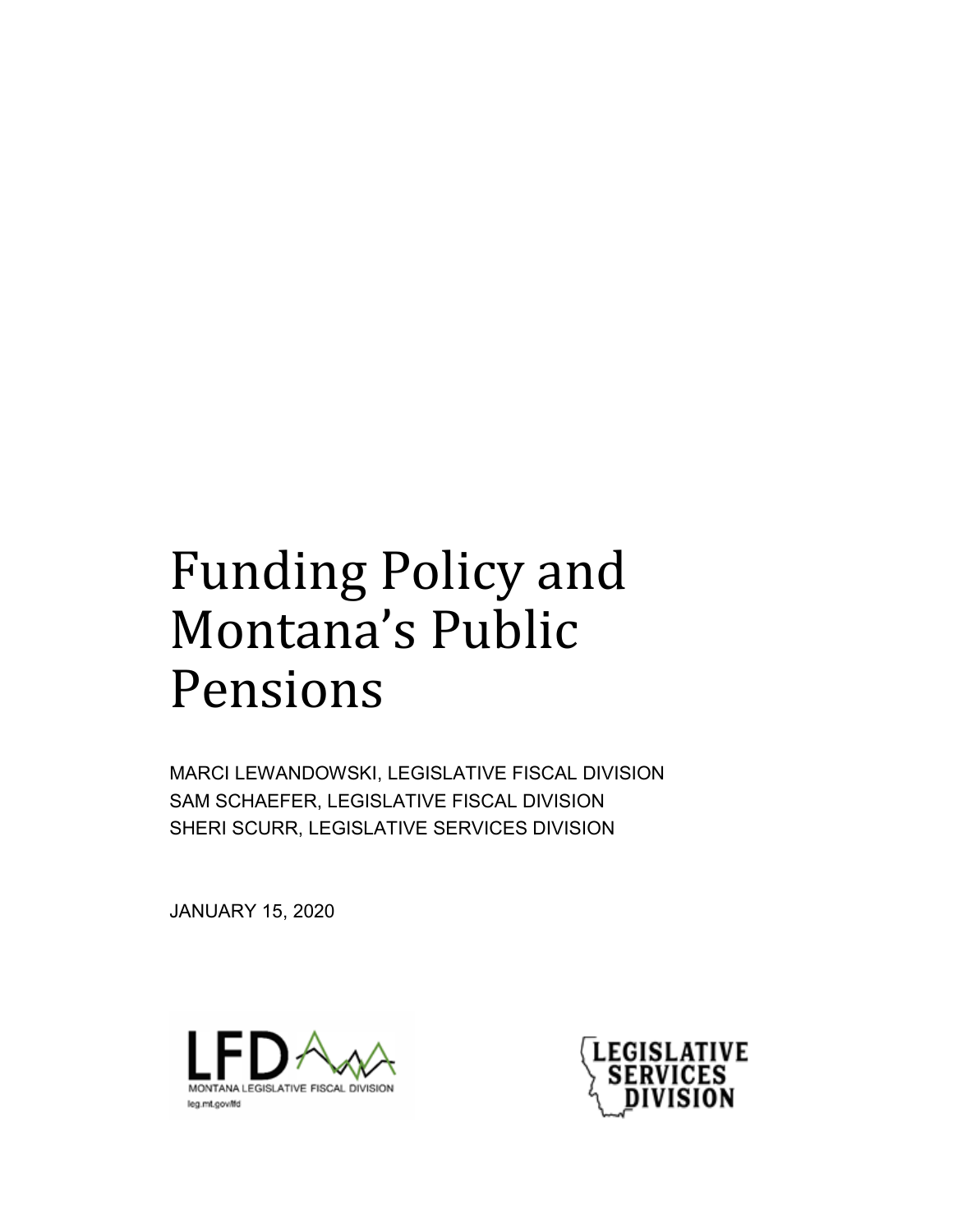## **PURPOSE**

This report is intended to brief the reader on the funding of Montana's public pensions and the status of analysis regarding funding. It also allows the reader to learn more about the subject through the many links to documents from legislative staff, pension systems, actuaries, rating agencies, and academics.

# **OVERVIEW**

Montana's public employee retirement systems consist of nine defined benefit (DB) plans and two defined contribution (DC) plans. These systems cover nearly all state, local government, and school district employees. All but one of the systems are cost-sharing plans, meaning that both employees and employers contribute to the plans.

### **MPERA SYSTEMS**

Nine of Montana's retirement plans (8 DB plans and 1 DC plan) are administered by the Montana Public Employees' Retirement Administration (MPERA) including:

- Public Employees' (PERS) DB plan and optional DC plan
- Judges' (JRS)
- Highway Patrol Officers' (HPORS)
- Sheriffs' (SRS)
- Game Wardens' and Peace Officers' (GWPORS)
- Municipal Police Officers' (MPORS)
- Firefighters' (FURS)
- Volunteer Firefighters' Compensation Act (VFCA)

More information about MPERA is available at [http://mpera.mt.gov/.](http://mpera.mt.gov/) 

### **TEACHERS' RETIREMENT SYSTEM**

Teachers in school districts and some state institutions, not including the faculty of the University System, are covered by the Teachers' Retirement System (TRS), which is also a DB plan. More information about TRS is available a[t https://trs.mt.gov/.](https://trs.mt.gov/)

### **MONTANA UNIVERSITY SYSTEM RETIREMENT PROGRAM**

Faculty of state-funded higher education institutions belong to the Montana University System Retirement Program (MUS-RP). This is a DC plan. The fiduciary body governing the MUS-RP is the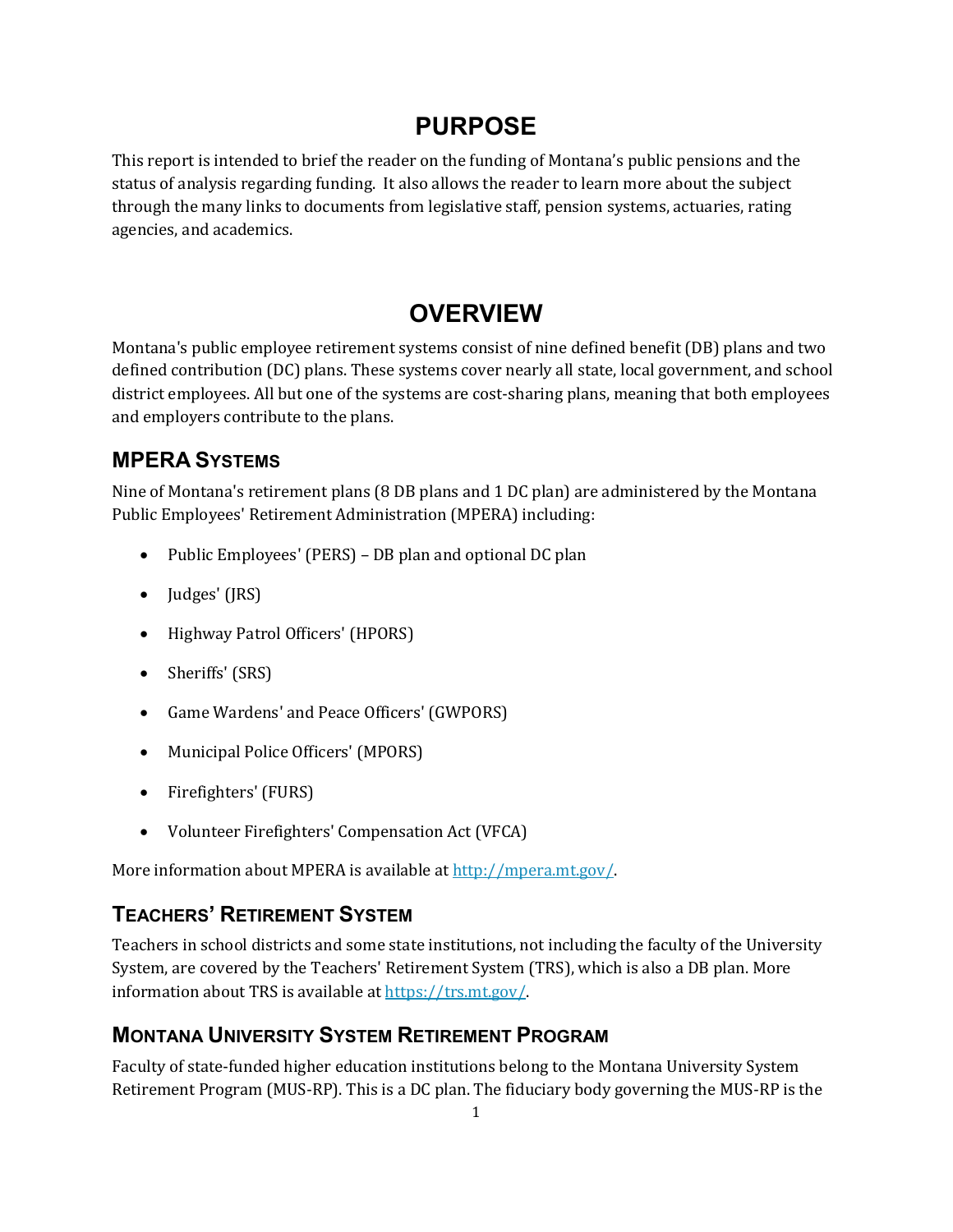Board of Regents. This plan was originally called the Optional Retirement Program (ORP) because when it was first established in 1987, faculty could choose between TRS or the optional DC plan. However, to stabilize plan membership and the financial impact on TRS, the ORP became a mandatory plan in 1993. More information is available at: [https://mpera.mt.gov/MEMBERS/MUSRP.](https://mpera.mt.gov/MEMBERS/MUSRP)

### **MONTANA BOARD OF INVESTMENTS**

The Montana Board of Investments oversees the Unified Investment Program and the In-State Investment Program. The board sets the asset allocation policy and oversees the investment of all the DB pension funds. More information about the Montana Board of Investments can be found here[: https://investmentmt.com/.](https://investmentmt.com/)

# **LEGISLATIVE HISTORY AFFECTING FUNDING**

Before 1997, retirees received cost-of-living increases provided in PERS and TRS by spending investment returns above the actuarially assumed rate of return. The legislature also provided periodic one-time ad hoc increases for retirees.

In 1997, strong financial markets created investment earnings exceeding the actuarial assumed rate of return of 8.0%. During this time, PERS was calculated by the system's actuaries to be more than 100% funded. The 1997 Legislature enacted a 1.5% Guaranteed Annual Benefit Adjustment (GABA) in systems administered by MPERA, which included all defined benefit pension systems other than TRS. Employer and employee contributions were also increased in HB 170.

In 2000, financial markets peaked, and investment earnings showed historic returns. During this time, PERS was calculated by the actuaries to be 125% funded, while other state pension plans were calculated by the actuaries to also be very well funded. The 2001 Legislature increased the GABA for MPERA plans from 1.5% to 3.0%.

After the 2001 legislative session, financial downturns in the market caused pension fund investments to begin a sharp decline, which significantly increased the actuarial unfunded liabilities. By 2004, the unfunded liabilities in PERS and SRS did not amortize in any amount of time. The TRS amortization schedule was beyond 70 years. In the December 2005 Special Session, the legislature in HB 1 approved general fund cash infusions of \$25 million to the PERS DB plan and \$100 million to TRS. The TRS board reduced its actuarially assumed rate of return from 8.0% to 7.75% effective July 1, 2005.

In 2007, the legislature in HB 131 decreased the 3.0% GABA in PERS, HPORS, SRS, GWPORS, MPORS, FURS, and JRS to 1.5% for new hires. An employer contribution increase was enacted with phased in increases beginning July 1, 2007. A state supplemental contribution from the general fund was used to offset the contribution increases for local governments and school districts. HB 63 appropriated \$50 million from the state general fund as a second cash infusion to TRS.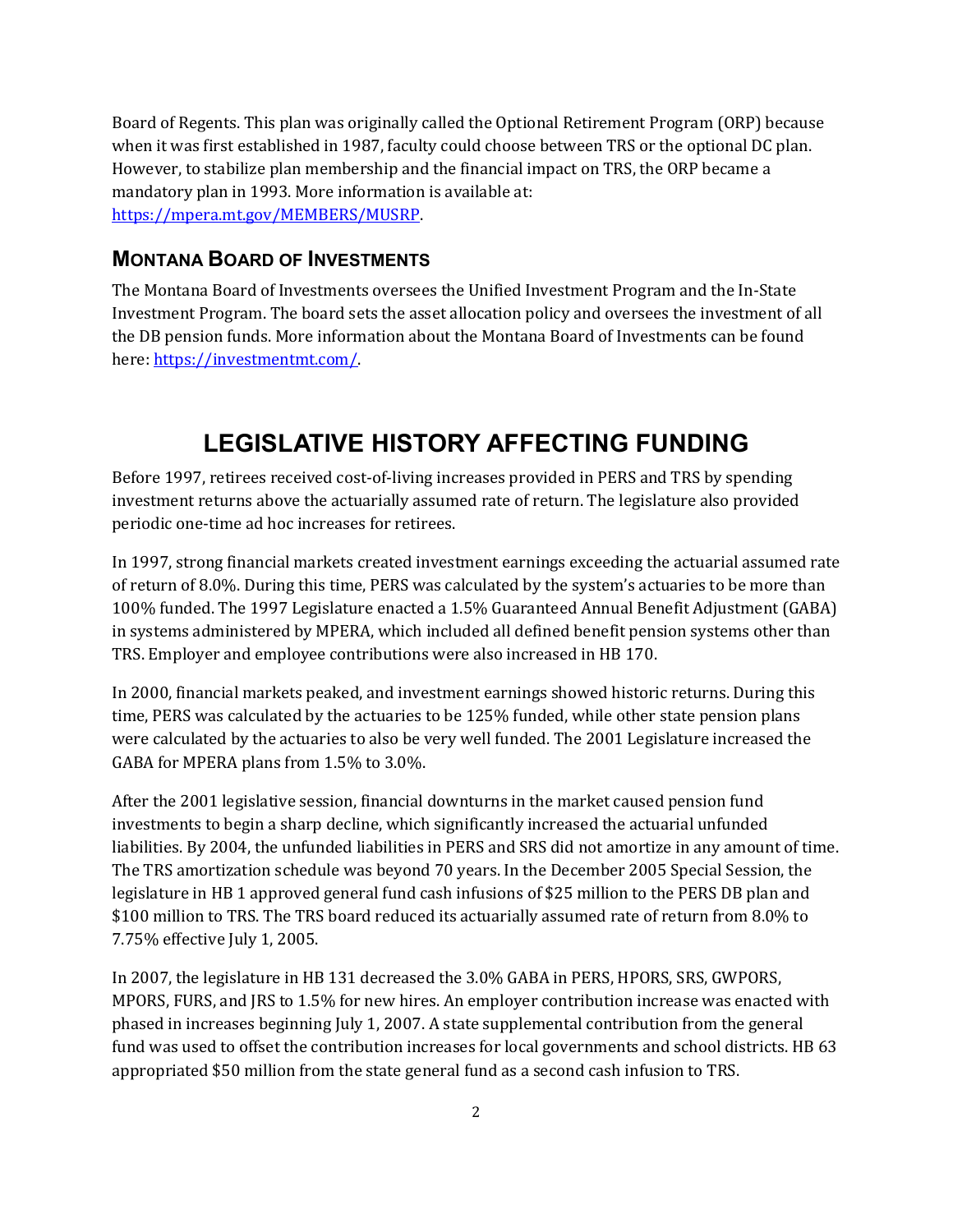In 2011, the legislature reduced benefits and increased contributions for new hires in the PERS DB plan. HB 116 allowed for certain benefit provisions in TRS to be adjusted to improve actuarial soundness.

The 2013 Legislature passed two bills to increase contributions and reduce future benefits in PERS-DB in HB 454 and TRS in HB 377.

Read the full report by Sheri Scurr, Legislative Services Division at: [https://leg.mt.gov/content/Committees/Interim/2019-2020/State-Administration-and-Veterans-](https://leg.mt.gov/content/Committees/Interim/2019-2020/State-Administration-and-Veterans-Affairs/Committee-Topics/Pensions/Where%20weve%20been%20-%202018%20update.pdf)[Affairs/Committee-Topics/Pensions/Where%20weve%20been%20-%202018%20update.pdf](https://leg.mt.gov/content/Committees/Interim/2019-2020/State-Administration-and-Veterans-Affairs/Committee-Topics/Pensions/Where%20weve%20been%20-%202018%20update.pdf)

# **HISTORY OF SUPPLEMENTAL GENERAL FUNDING**

Since 1997, supplemental general fund appropriations to the PERS/TRS systems include the following legislation:

- **HB 170 (1997 Session):** HB 170 created the guaranteed annual benefit adjustment (GABA) for members of the public employees' retirement systems except in TRS. The legislation created a general fund statutory appropriation which contributes 0.1% of all compensation for local government and school district employees in PERS
- **HB 72 (1999 Session):** HB 72 created the guaranteed annual benefit adjustment for members of TRS. The legislation created a general fund statutory appropriation for the system equal to 0.11% of the compensation of the system's members
- **HB 1 (2005 Special Session):** HB 1 approved general fund cash infusions of \$25 million to the PERS-DB plan and \$100 million to TRS
- **HB 131 (2007 Session):** HB 131 increased employer contributions to PERS. Pursuant to the legislation, a general fund statutory appropriation equal to 0.27% of compensation paid to all employees of school districts who are PERS members
- **HB 63 (2007 Session):** HB 63 increased contributions to TRS and provided a one-time \$50 million general fund appropriation to the system. The legislature also created an ongoing general fund statutory appropriation equal to 2.38% of total earned compensation of TRS members
- **HB 454 (2013 Session):** HB 454 created a general fund statutory appropriation that diverted coal severance tax revenues as well as coal trust revenues to PERS. It has averaged \$31.4 million since its creation
- **HB 377 (2013 Session):** HB 377 created a general fund statutory appropriation of \$25 million per year to TRS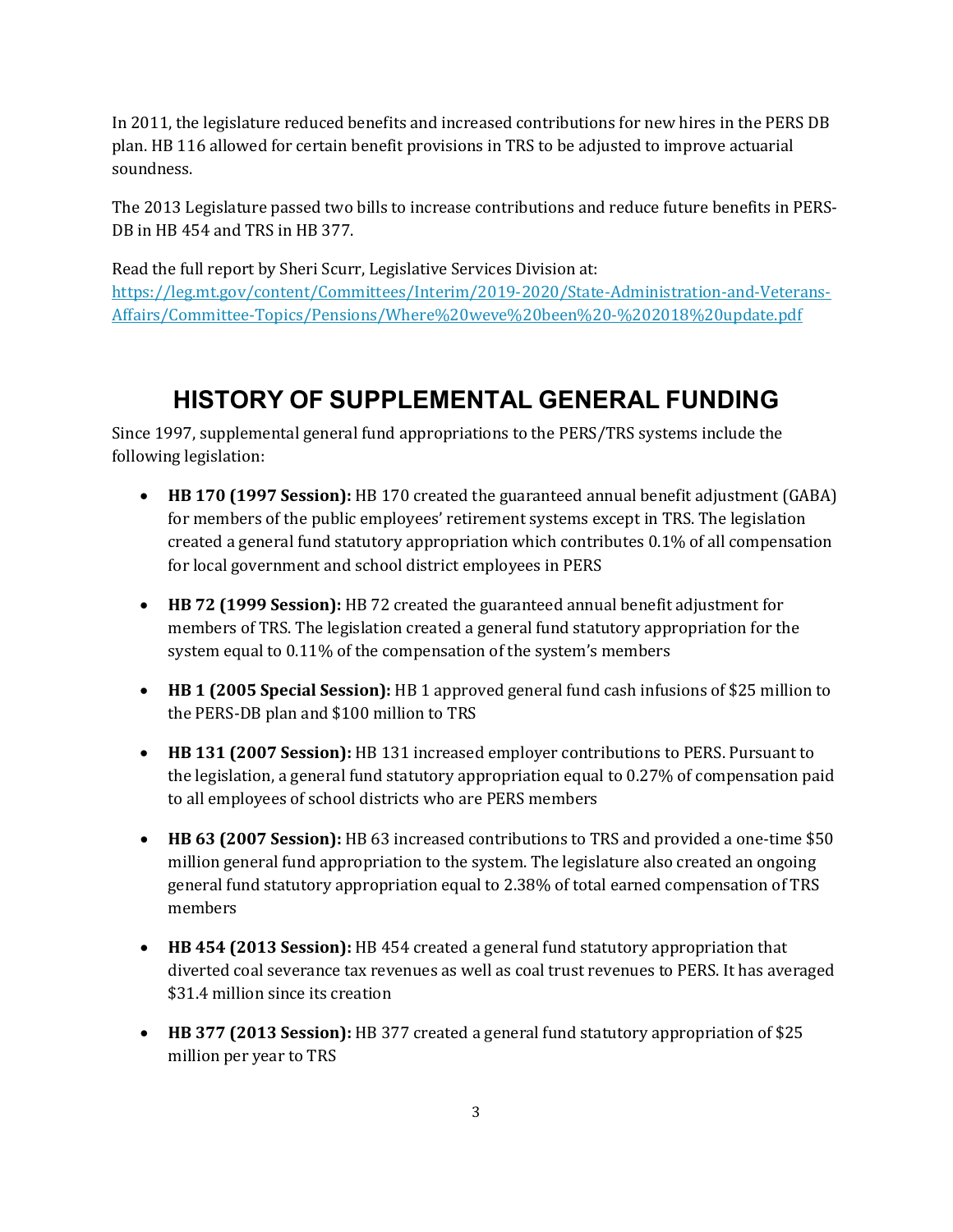Read the full memo by Sam Schaefer, Legislative Fiscal Division at: [https://leg.mt.gov/content/Committees/Interim/2019-2020/Local-Government/Meetings/Nov-](https://leg.mt.gov/content/Committees/Interim/2019-2020/Local-Government/Meetings/Nov-2019/Pensions/Pens-general-fund-to-pensions.pdf)[2019/Pensions/Pens-general-fund-to-pensions.pdf](https://leg.mt.gov/content/Committees/Interim/2019-2020/Local-Government/Meetings/Nov-2019/Pensions/Pens-general-fund-to-pensions.pdf)

### **HB 454 (2013) IMPACT ON LOCAL GOVERNMENTS**

In HB 454 (2013), the sunset dates of coal severance tax dollars to the Treasure State Endowment Program (TSEP) Fund and the TSEP Regional Water System Fund were accelerated, ending in FY 2016 rather than the original sunset date in FY 2020. As a result, the trust balances have not grown since FY 2016 and the interest income for TSEP has remained relatively flat. If the TSEP Fund and the TSEP Regional Water System had retained the FY 2020 sunset date, the interest income of approximately \$3 million per year would have been used for local government infrastructure projects rather than to help fund PERS.

Read the full memo by Sam Schaefer, Legislative Fiscal Division at:

[https://leg.mt.gov/content/Committees/Interim/2019-2020/Local-Government/Meetings/Nov-](https://leg.mt.gov/content/Committees/Interim/2019-2020/Local-Government/Meetings/Nov-2019/Pensions/Pens-hb-454_17.pdf)[2019/Pensions/Pens-hb-454\\_17.pdf](https://leg.mt.gov/content/Committees/Interim/2019-2020/Local-Government/Meetings/Nov-2019/Pensions/Pens-hb-454_17.pdf)



# **HISTORY OF PENSION FUNDING IN MONTANA**

*Source: PERS Actuarial Valuation Data*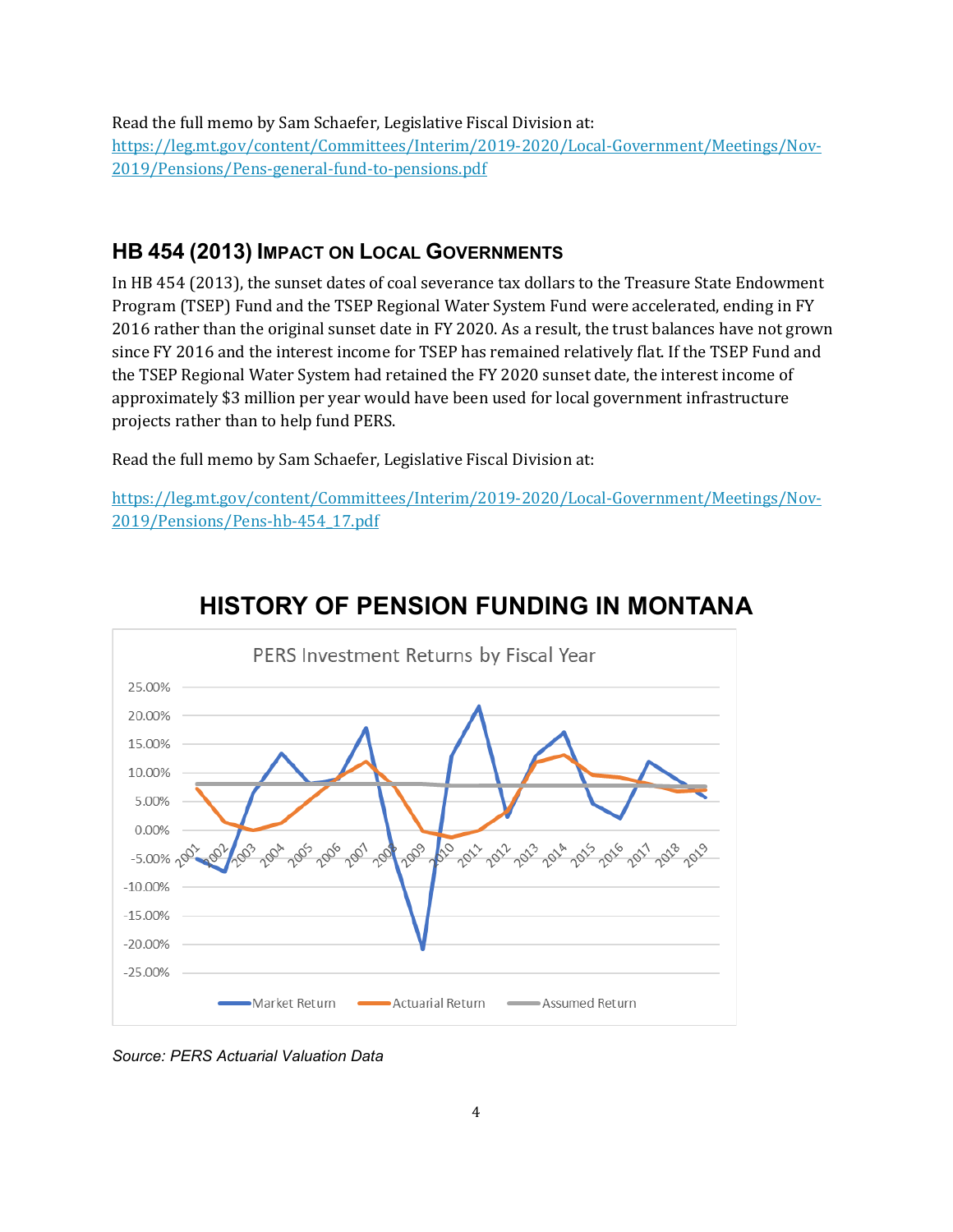

*Actuarial Valuations as of June 30*



*Actuarial Valuations as of June 30*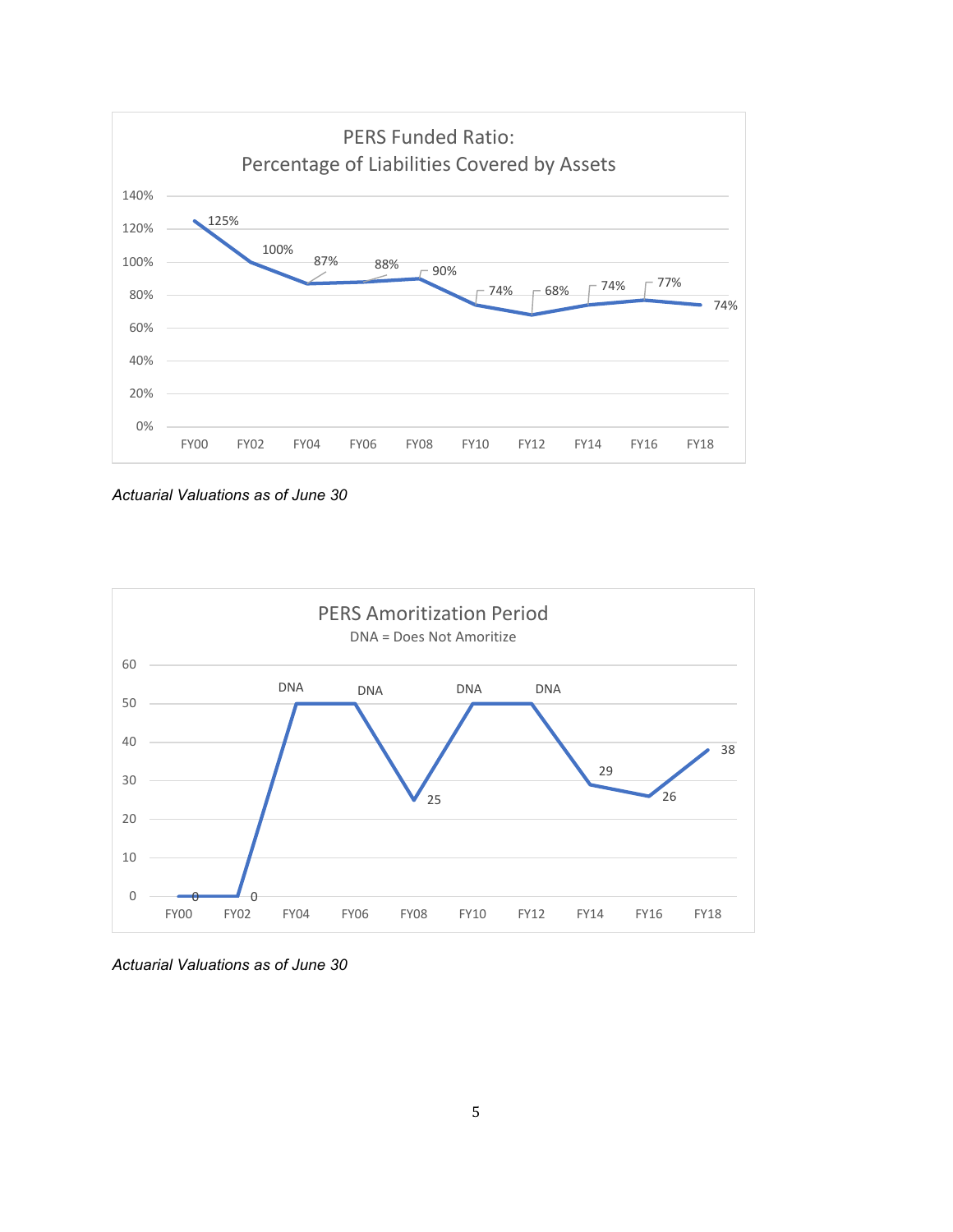# **NATIONAL PERSPECTIVE**

### **MONTANA PENSION FUNDING COMPARED TO OTHER STATES**

Collectively, in 2017, states had 69% of the assets they needed to fully fund their pension liabilities [\(Pew Research, 2019\)](https://www.pewtrusts.org/en/research-and-analysis/issue-briefs/2019/06/the-state-pension-funding-gap-2017). At the end of FY 2019, Montana's two largest systems, PERS and TRS had funded ratios of 74% and 69% respectively. Given this, it is no surprise that Montana's overall pension health is in line with many other states. In FY 2016, Montana ranked 25th in terms of funded ratios [\(Tax Foundation\)](https://taxfoundation.org/state-pensions-funding-2018/).

### **NATIONAL PENSION SYSTEMS FUNDING RATIOS LAST 20 YEARS**

The chart below provides national data on state and local pensions across the United States. This includes the actuarial funded ratios from 2001-2018.



Source[: https://publicplansdata.org/quick-facts/national/](https://publicplansdata.org/quick-facts/national/)

Note: National data averages are weighted by plan size.

The pension funding gap, or the difference between a retirement system's assets and its liabilities, for all 50 states remains at more than \$1 trillion. Greater disparity exists between well-funded pension systems and those with the largest unfunded liabilities than it did in the past [\(Pew](https://www.pewtrusts.org/en/research-and-analysis/issue-briefs/2019/06/the-state-pension-funding-gap-2017)  [Research, 2019\)](https://www.pewtrusts.org/en/research-and-analysis/issue-briefs/2019/06/the-state-pension-funding-gap-2017). According to Pew Charitable Trusts, while all states experienced a loss in the Great Recession, the eight states with the best-funded retirement systems were on average 95% funded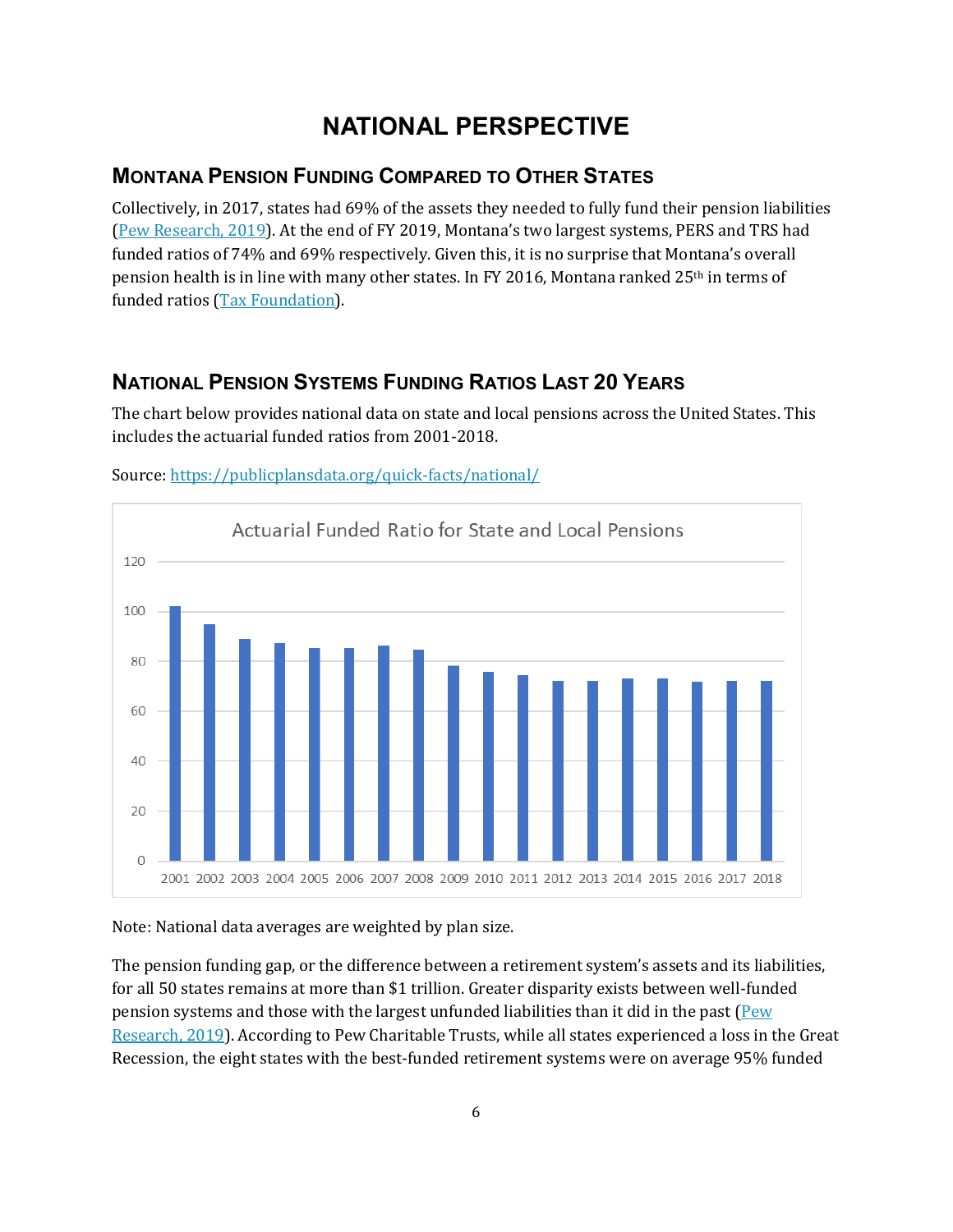by 2017, while the 20 states with the lowest funded pensions plans saw their plans decline from 76% funded in 2007 to 56% funded in 2017 [\(Pew Research, 2019\)](https://www.pewtrusts.org/en/research-and-analysis/issue-briefs/2019/06/the-state-pension-funding-gap-2017).

### **COMPARISON OF EMPLOYER CONTRIBUTION RATES**

Montana's pensions are funded through a combination of employer/employee contributions, general fund, and investment earnings. Montana's employer contributions are far lower than many states. Examining other states pension data shows that the nationwide median employer contribution for public employees' systems is 13%, whereas Montana's PERS employer contribution level is currently 8.77%. A [recent](https://www.nasra.org/files/Issue%20Briefs/NASRACostsBrief.pdf) report from NASRA compares state and local government contributions as a percentage of direct general spending. According to this report, the nationwide average is 4.71%, whereas Montana's contributions total 2.92%.

# **RISK ASSESSMENTS AND FUNDING POLICY**

### DIFFERENT PERSPECTIVES

The significant investment losses during the 2001 recession and the Great Recession and the impact on public pension plans gave rise to a public policy debate about how to better inform policymakers about pension funding risks. One aspect of the debate is about how the current value of pension liabilities for future benefits should be calculated and reported and what amortization period that these liabilities should be paid off, if ever. These perspectives are not necessarily exclusive ways of looking at pension funding. Each offers one lens through which pension funding may be viewed.

### *Public Finance Perspective*

Th[e public finance](https://www.brookings.edu/blog/up-front/2019/07/15/how-bad-is-the-state-and-local-pension-crisis-really/) perspective is that as long a pension fund has sufficient cashflow to pay current benefits, maintains sufficient assets to earn investment income, and the liability does not grow relative to the economy, a public plan can eventually recover from significant short-term investment losses.

For a discussion on the public finance perspective, se[e https://www.brookings.edu/wp](https://www.brookings.edu/wp-content/uploads/2019/07/lenney_lutz_sheiner_MFC_Final.pdf)[content/uploads/2019/07/lenney\\_lutz\\_sheiner\\_MFC\\_Final.pdf.](https://www.brookings.edu/wp-content/uploads/2019/07/lenney_lutz_sheiner_MFC_Final.pdf)

#### *Financial Economist Perspective*

Financial economists bring another perspective to the public policy debate where the current value of liabilities for benefits owed should be determined using a risk-free or low risk discount rate (i.e., current market rates of interest on relatively secure fixed-income instruments) and amortize over shorter time frame.

For a discussion on the public financial economist perspective, see [https://www.hoover.org/sites/default/files/research/docs/rauh\\_debtdeficits\\_36pp\\_final\\_digital\\_v](https://www.hoover.org/sites/default/files/research/docs/rauh_debtdeficits_36pp_final_digital_v2revised4-11.pdf) [2revised4-11.pdf](https://www.hoover.org/sites/default/files/research/docs/rauh_debtdeficits_36pp_final_digital_v2revised4-11.pdf)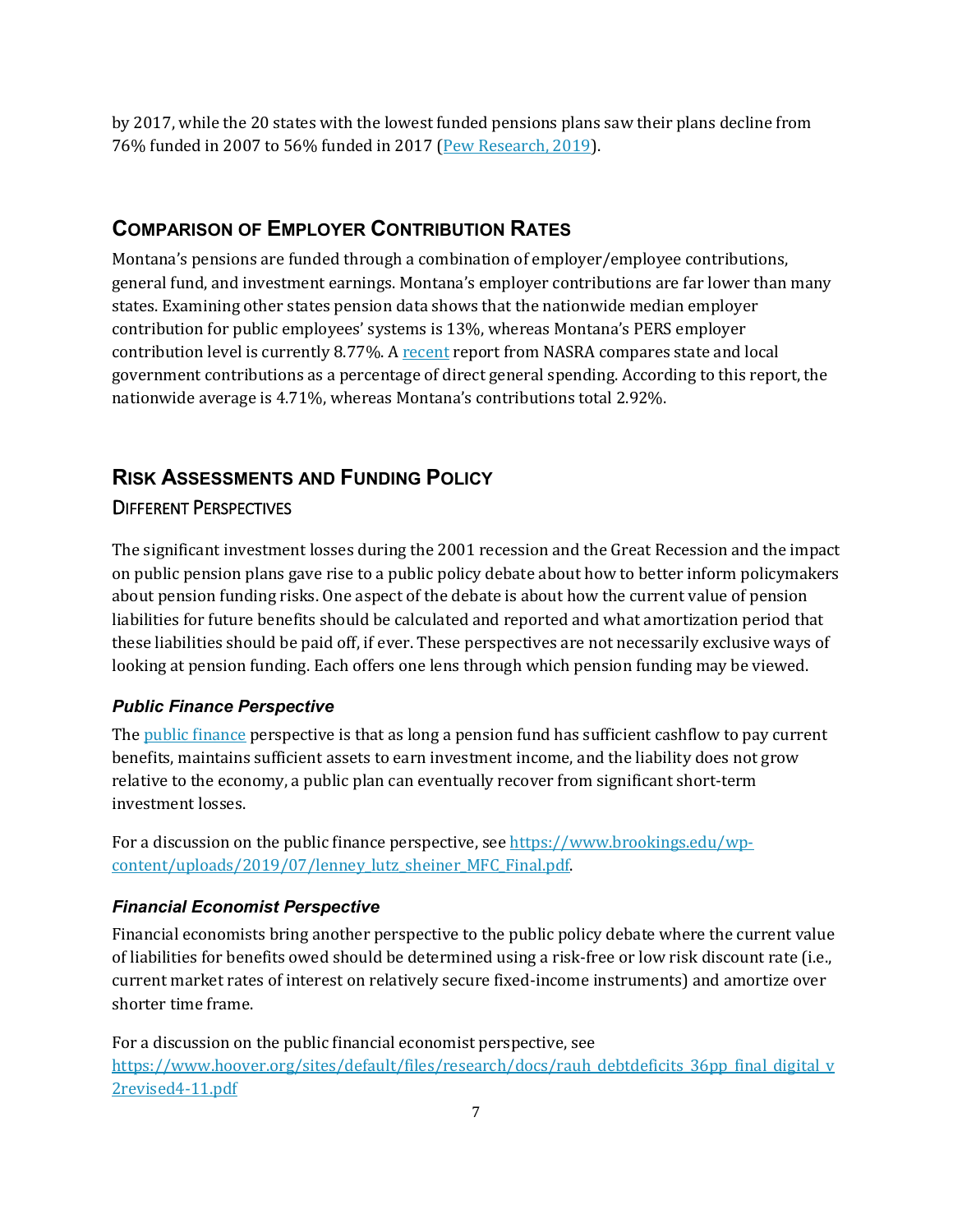#### *Bond Rating Perspective*

A third perspective is related to how public bond rating agencies view pension liabilities when evaluating the creditworthiness of state and local governments. Pension debt is only one factor in their evaluations and different rating agencies have different methodologies for assessing pension debt. For example,  $S\&P$  Global states that, in its most recent advice, the most sustainable pension plans use a 6.5% discount rate when determining pension liabilities and amortize unfunded liabilities in no more than 20 years.[\[1\]](#page-8-0)

For more information about the credit effects of public pension funding policies and the different rating agency methodologies, see<https://www.nasra.org/crediteffects>

### **ACTUARIAL REPORTING CHANGES**

j

Another aspect of the public policy debate about pension funding relates to how best to disclose financial risks and inform policymakers.

In the fall of 2017, the Actuarial Standards Board (ASB) adopted the Actuarial Standard of Practice No. 51 (ASOP 51), *Assessment and Disclosure of Risk Associated with Measuring Pension Obligations and Determining Pension Plan Contributions.* This new practice requires actuaries to identify potential future risks to the system. Some examples of these potential risks are investment risk, demographic risks, and contribution risks.

### **STRESS TESTING MONTANA'S PENSION FUNDS**

Recently, multiple states have adopted pension stress-testing analyses for their pension systems. This practice evaluates how robust a pension system is to a variety of future scenarios.

For more information on stress testing activities in different states, see <https://www.ncsl.org/research/fiscal-policy/public-pension-stress-testing.aspx>

As articulated in a [memo](https://leg.mt.gov/content/Publications/fiscal/interim/Dec-2018/LFC_pension_memo.pdf) presented to the LFC in December of 2018 and in [HB 715,](https://leg.mt.gov/bills/2019/billpdf/HB0715.pdf) Montana's legislature has requested full stress testing of Montana's two largest public pension plans, PERS and TRS. As a result, in addition to the actuarial valuations usually provided to Montana's legislature in the fall, in February 2020 a full stress-test study of these systems will be provided by the two pension boards. The study will be used to educate the legislature on how different economic futures may impact pension funding and the potential cost to state and local governments if contributions must be increased to keep the systems solvent.

<span id="page-8-0"></span><sup>[1]</sup> S&P Global Ratings, "Assessing U.S. Public Finance Pension and Other Postemployment Obligations for GO Debt, Local Government GO Ratings, and State Ratings", Oct. 7, 2019.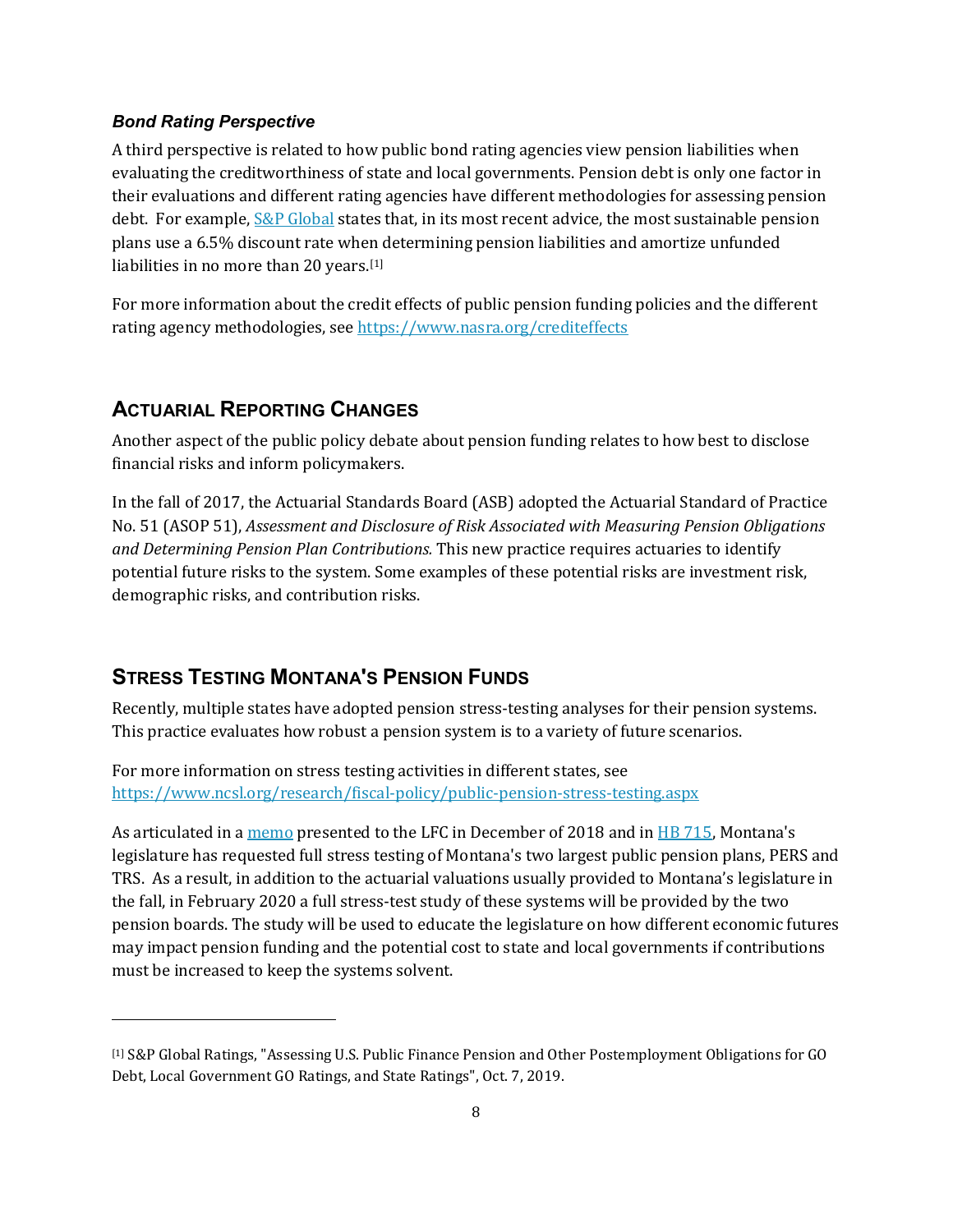Ultimately, the intent is that this new stress-test analysis will be a tool to better understand potential future risks to the health of the pension plans, as well possible solutions in the context of the state budget.

### **ADDITIONAL RESOURCES**

### **Resources from Legislative Services:**

Green [Sheets on Summary Tables of Actuarial and Investment Data](https://leg.mt.gov/content/Committees/Interim/2019-2020/State-Administration-and-Veterans-Affairs/Committee-Topics/Pensions/GreenSheets2018.pdf)

[Green Sheet FY 2019 Summary Update](https://leg.mt.gov/content/Committees/Interim/2019-2020/State-Administration-and-Veterans-Affairs/Committee-Topics/Pensions/GreenSheets2019_COVER.pdf)

[Legislator's Guide to Montana's Public Employee Retirement Systems](https://leg.mt.gov/content/Committees/Interim/2019-2020/State-Administration-and-Veterans-Affairs/Committee-Topics/Pensions/GuidePensions2018%20FINAL.pdf)

[Montana's Public Pensions: Where We've Been](https://leg.mt.gov/content/Committees/Interim/2019-2020/State-Administration-and-Veterans-Affairs/Committee-Topics/Pensions/Where%20weve%20been%20-%202018%20update.pdf)

Bill Histories by [Session—Benefits & Contributions](https://leg.mt.gov/content/Committees/Interim/2019-2020/State-Administration-and-Veterans-Affairs/Committee-Topics/Pensions/BillHistory_PensionBenefits.pdf)

[Bill Histories by Session—Reform](https://leg.mt.gov/content/Committees/Interim/2019-2020/State-Administration-and-Veterans-Affairs/Committee-Topics/Pensions/BillHistory_PensionReform.pdf)

### **Resources from Legislative Fiscal Division:**

[History of Supplemental General Funding](https://leg.mt.gov/content/Committees/Interim/2019-2020/Local-Government/Meetings/Nov-2019/Pensions/Pens-general-fund-to-pensions.pdf)

[2013 Pension Funding from Coal Tax](https://leg.mt.gov/content/Committees/Interim/2019-2020/Local-Government/Meetings/Nov-2019/Pensions/Pens-hb-454_17.pdf)

#### **MPERA Resources:**

[MPERA Summary of FY 2019 Actuarial Valuations](http://mpera.mt.gov/Portals/175/documents/Actuarial_Info/2019/10.04.19%202019%20MT%20PERS%20Valuation%20Report.pdf?ver=2019-10-11-102335-417)

[Full MPERA Reports](http://mpera.mt.gov/ABOUT/ActuarialStudies)

[TRS Summary of FY 2019 Actuarial Valuations](https://leg.mt.gov/content/Committees/Interim/2019-2020/State-Administration-and-Veterans-Affairs/Meetings/Oct-2019/TRS_SAVA_valuation_summary_2019.pdf)

[Full TRS Reports](https://trs.mt.gov/TrsInfo/NewsAnnualReports)

[Montana's Public Employee Retirement Administration website](https://mpera.mt.gov/)

[Teacher's Retirement System website](https://trs.mt.gov/)